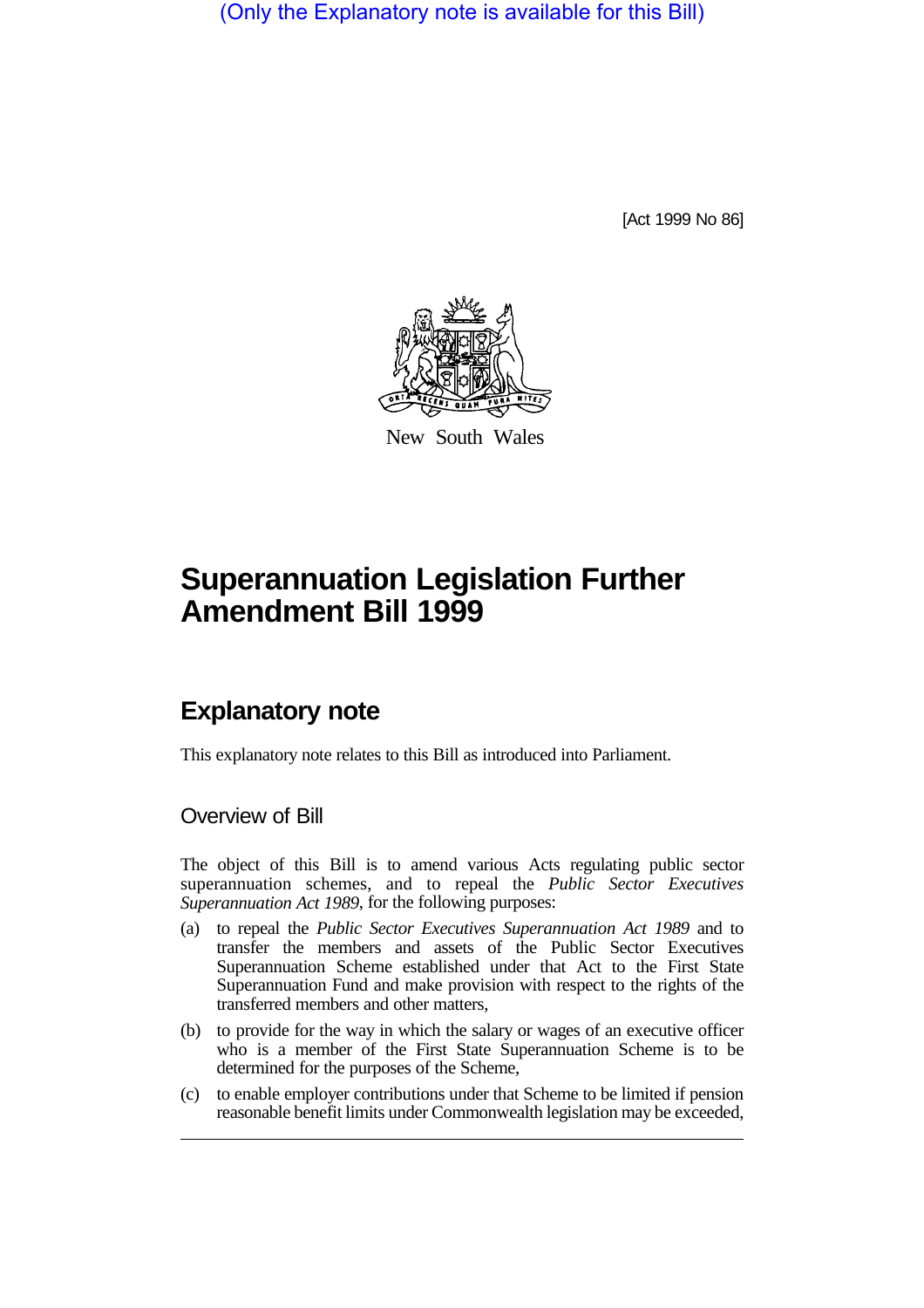Superannuation Legislation Further Amendment Bill 1999 [Act 1999 No 86]

Explanatory note

- (d) to clarify provisions relating to the payment of interest,
- (e) to reduce the periods within which triennial actuarial investigations of public sector superannuation funds must be reported on and forwarded to the Minister,
- (f) to change the manner of payment of administrative costs under the State Superannuation Scheme,
- (g) to enable contributors to the State Superannuation Scheme who are appointed to a full-time position but who take part-time leave without pay to continue to contribute as full-time employees unless they elect to be treated as part-time employees,
- (h) to enable invalid pensions under the State Superannuation Scheme to be paid immediately rather than after all sick and other leave has been exhausted,
- (i) to change the way certain withdrawal benefits under the State Superannuation Scheme are calculated,
- (j) to make savings and transitional provisions and to enable savings and transitional regulations to be made.

#### Outline of provisions

**Clause 1** sets out the name (also called the short title) of the proposed Act.

**Clause 2** provides for the commencement of the proposed Act.

**Clause 3** is a formal provision giving effect to the amendments to the Acts relating to the closure of the Public Sector Executives Superannuation Scheme set out in Schedule 1.

**Clause 4** is a formal provision giving effect to the amendments to the Acts set out in Schedule 2.

**Clause 5** repeals the *Public Sector Executives Superannuation Act 1989*.

**Clause 6** makes it clear that the explanatory notes contained in Schedules 1 and 2 do not form part of the proposed Act.